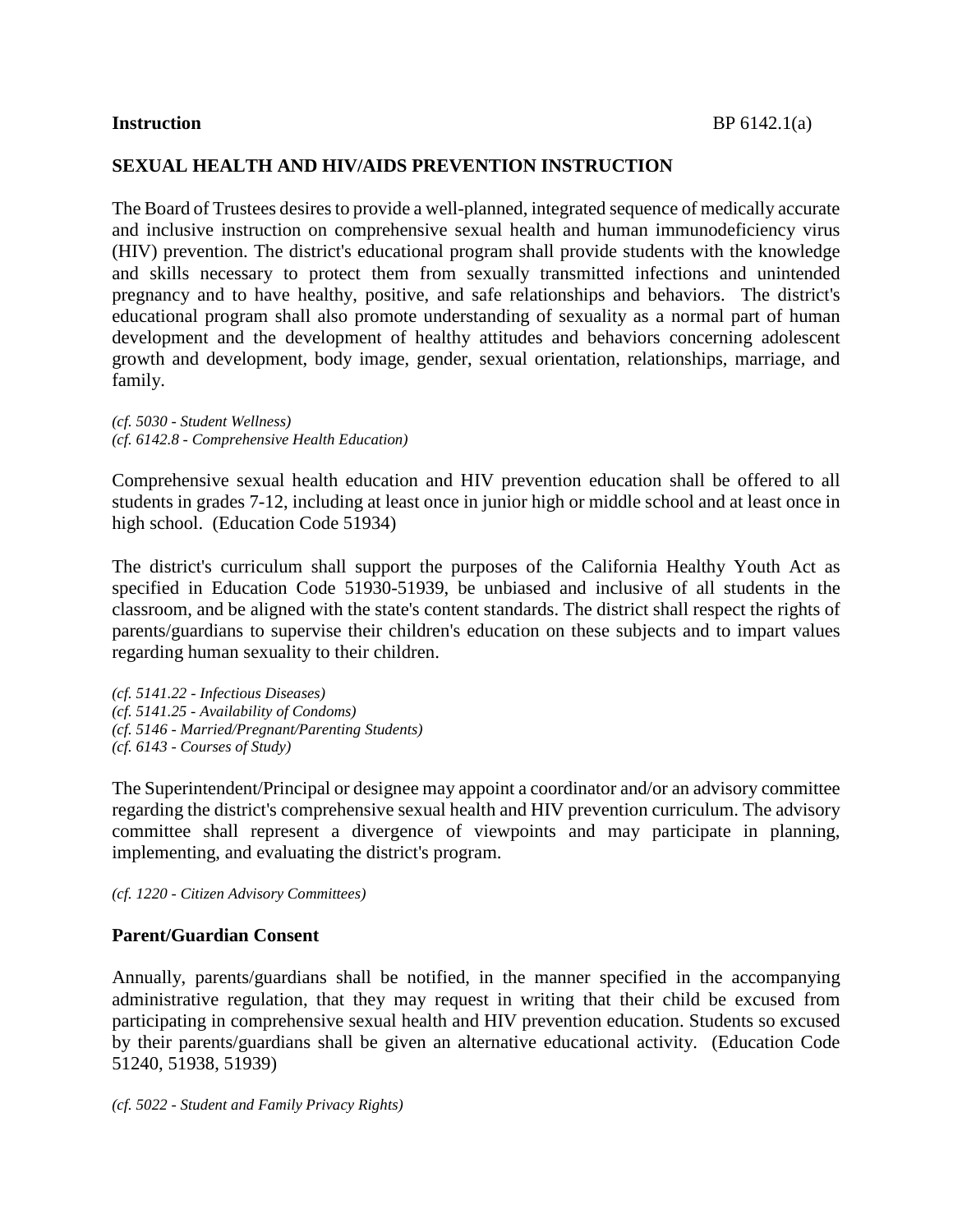A student shall not be subject to disciplinary action, academic penalty, or other sanction if the student's parent/guardian declines to permit the student to receive the instruction. (Education Code 51939)

*Legal Reference:*

*EDUCATION CODE 220 Prohibition of discrimination 33544 Inclusion of sexual harassment and violence in health curriculum framework 48980 Notice at beginning of term 51202 Instruction in personal and public health and safety 51210.8 Health education curriculum 51225.36 Instruction in sexual harassment and violence; districts that require health education for graduation 51240 Excuse from instruction due to religious beliefs 51513 Materials containing questions about beliefs or practices 51930-51939 California Healthy Youth Act 67386 Student safety; affirmative consent standard HEALTH AND SAFETY CODE 1255.7 Parents surrendering physical custody of a baby PENAL CODE 243.4 Sexual battery 261.5 Unlawful sexual intercourse 271.5 Parents voluntarily surrendering custody of a baby UNITED STATES CODE, TITLE 20 1232h Protection of student rights 7906 Sex education*

*Management Resources:*

*CSBA PUBLICATIONS Promoting Healthy Relationships for Adolescents: Board Policy Considerations, Governance Brief, August 2014 CALIFORNIA DEPARTMENT OF EDUCATION PUBLICATIONS Health Education Content Standards for California Public Schools, Kindergarten Through Grade 12, 2008 Health Framework for California Public Schools: Kindergarten through Grade 12, 2003 WEB SITES CSBA: http://www.csba.org California Department of Education, Sex Education and HIV/STD Instruction: http://www.cde.ca.gov/ls/he/se California Department of Public Health: http://www.cdph.ca.gov California Healthy Kids Resource Center: http://www.californiahealthykids.org California Safe Schools Coalition: http://www.casafeschools.org Centers for Disease Control and Prevention: http://www.cdc.gov*

*U.S. Food and Drug Administration: http://www.fda.gov*

# Policy **CUDDEBACK UNION ELEMENTARY SCHOOL DISTRICT** adopted: December 11, 2019 Carlotta, California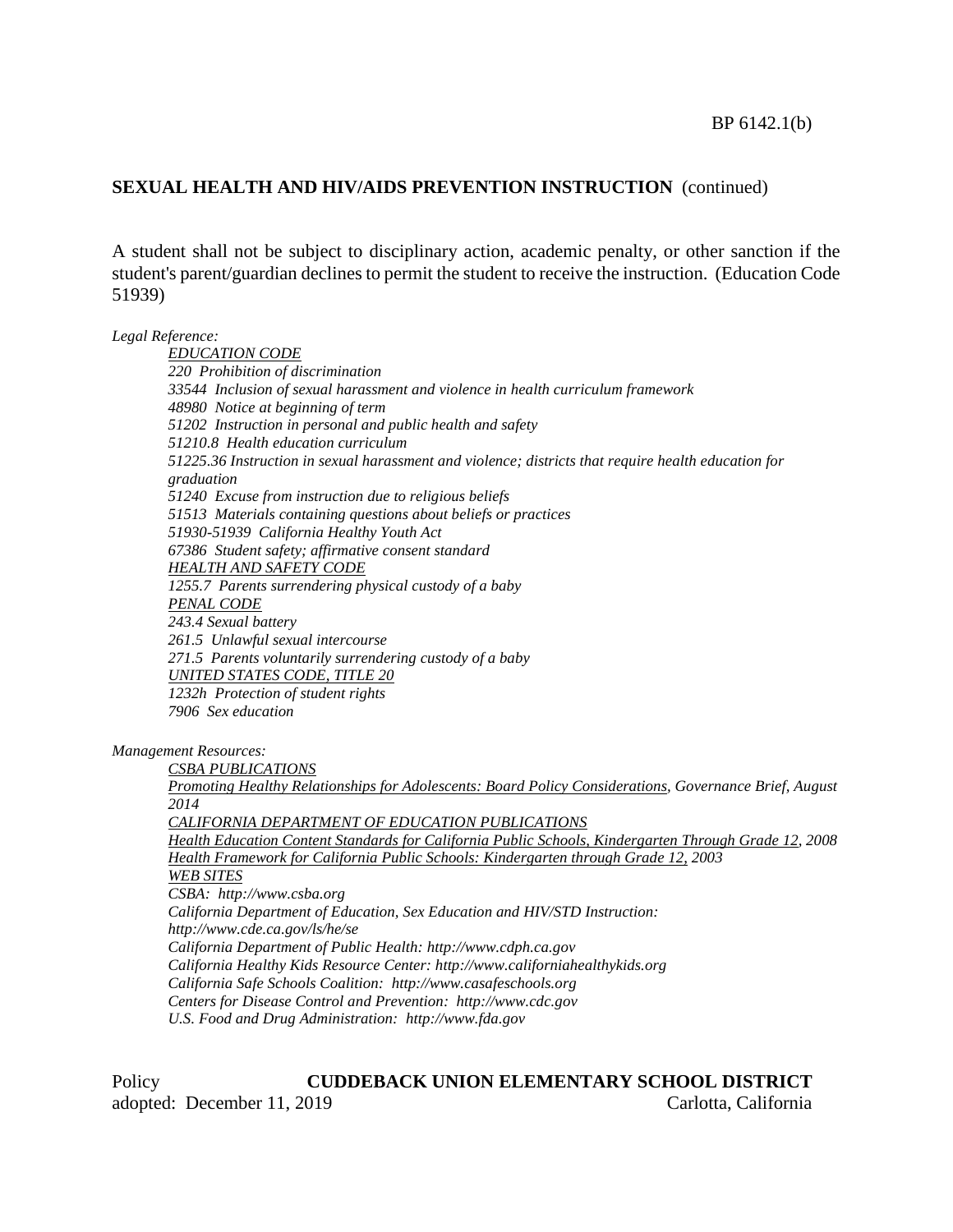# **SEXUAL HEALTH AND HIV/AIDS PREVENTION INSTRUCTION**

#### **Definitions**

*Comprehensive sexual health education* means education regarding human development and sexuality, including education on pregnancy, contraception, and sexually transmitted infections. (Education Code 51931)

*HIV prevention education* means instruction on the nature of human immunodeficiency virus (HIV) and acquired immune deficiency syndrome (AIDS), methods of transmission, strategies to reduce the risk of HIV infection, and social and public health issues related to HIV and AIDS. (Education Code 51931)

*(cf. 6142.8 - Comprehensive Health Education) (cf. 6143 - Courses of Study)*

*Age appropriate* refers to topics, messages, and teaching methods suitable to particular ages or age groups of children and adolescents, based on developing cognitive, emotional, and behavioral capacity typical for the age or age group. (Education Code 51931)

*Medically accurate* means verified or supported by research conducted in compliance with scientific methods and published in peer-reviewed journals, where appropriate, and recognized as accurate and objective by professional organizations and agencies with expertise in the relevant field, such as the federal Centers for Disease Control and Prevention, the American Public Health Association, the American Academy of Pediatrics, and the American College of Obstetricians and Gynecologists. (Education Code 51931)

#### **General Criteria for Instruction and Materials**

The Superintendent/Principal or designee shall ensure that the district's comprehensive sexual health and HIV prevention instruction and materials: (Education Code 51933)

- 1. Are age appropriate
- 2. Are factually and medically accurate and objective
- 3. Align with and support the following purposes as specified in Education Code 51930:
	- a. To provide students with the knowledge and skills necessary to protect their sexual and reproductive health from HIV and other sexually transmitted infections and from unintended pregnancy
	- b. To provide students with the knowledge and skills they need to develop healthy attitudes concerning adolescent growth and development, body image, gender, sexual orientation, relationships, marriage, and family
	- c. To promote understanding of sexuality as a normal part of human development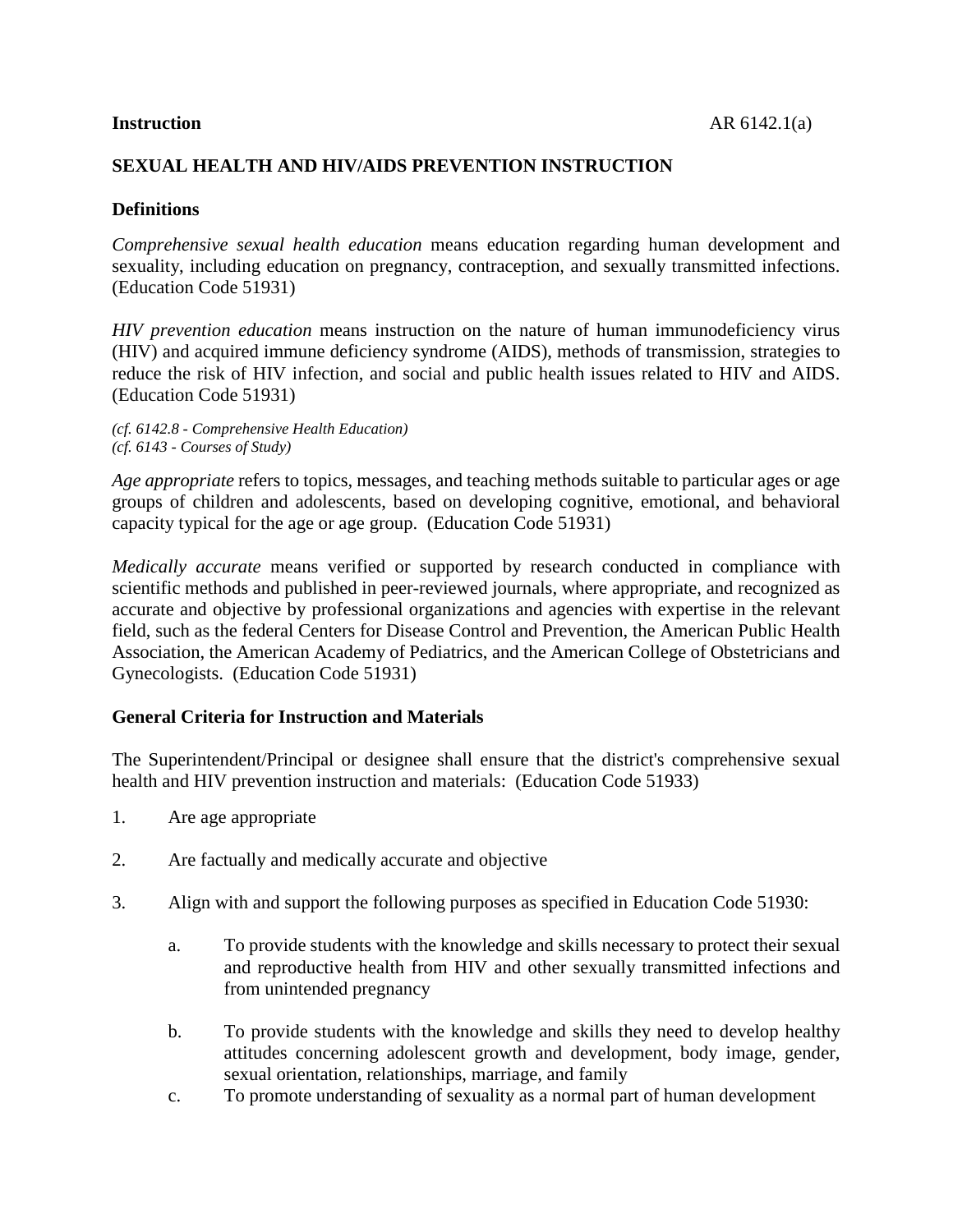- d. To ensure students receive integrated, comprehensive, accurate, and unbiased sexual health and HIV prevention instruction and provide educators with clear tools and guidance to accomplish that end
- e. To provide students with the knowledge and skills necessary to have healthy, positive, and safe relationships and behaviors
- 4. Are appropriate for use with students of all races, genders, sexual orientations, and ethnic and cultural backgrounds; students with disabilities; and English learners

*(cf. 0410 - Nondiscrimination in District Programs and Activities) (cf. 1312.3 - Uniform Complaint Procedures) (cf. 6174 - Education for English Learners)*

- 5. Are available on an equal basis to a student who is an English learner, consistent with the existing curriculum and alternative options for an English learner as otherwise provided in the Education Code
- 6. Are accessible to students with disabilities, including, but not limited to, the provision of a modified curriculum, materials, and instruction in alternative formats and auxiliary aids
- 7. Do not reflect or promote bias against any person in protected categories of discrimination pursuant to Education Code 220
- 8. Affirmatively recognize that people have different sexual orientations and, when discussing or providing examples of relationships and couples, shall be inclusive of samesex relationships
- 9. Teach students about gender, gender expression, and gender identity, and explore the harm of negative gender stereotypes
- 10. Encourage students to communicate with their parents/guardians and other trusted adults about human sexuality and provide the knowledge and skills necessary to do so
- 11. Teach the value of and prepare students to have and maintain committed relationships such as marriage
- 12. Provide students with knowledge and skills they need to form healthy relationships that are based on mutual respect and affection and are free from violence, coercion, and intimidation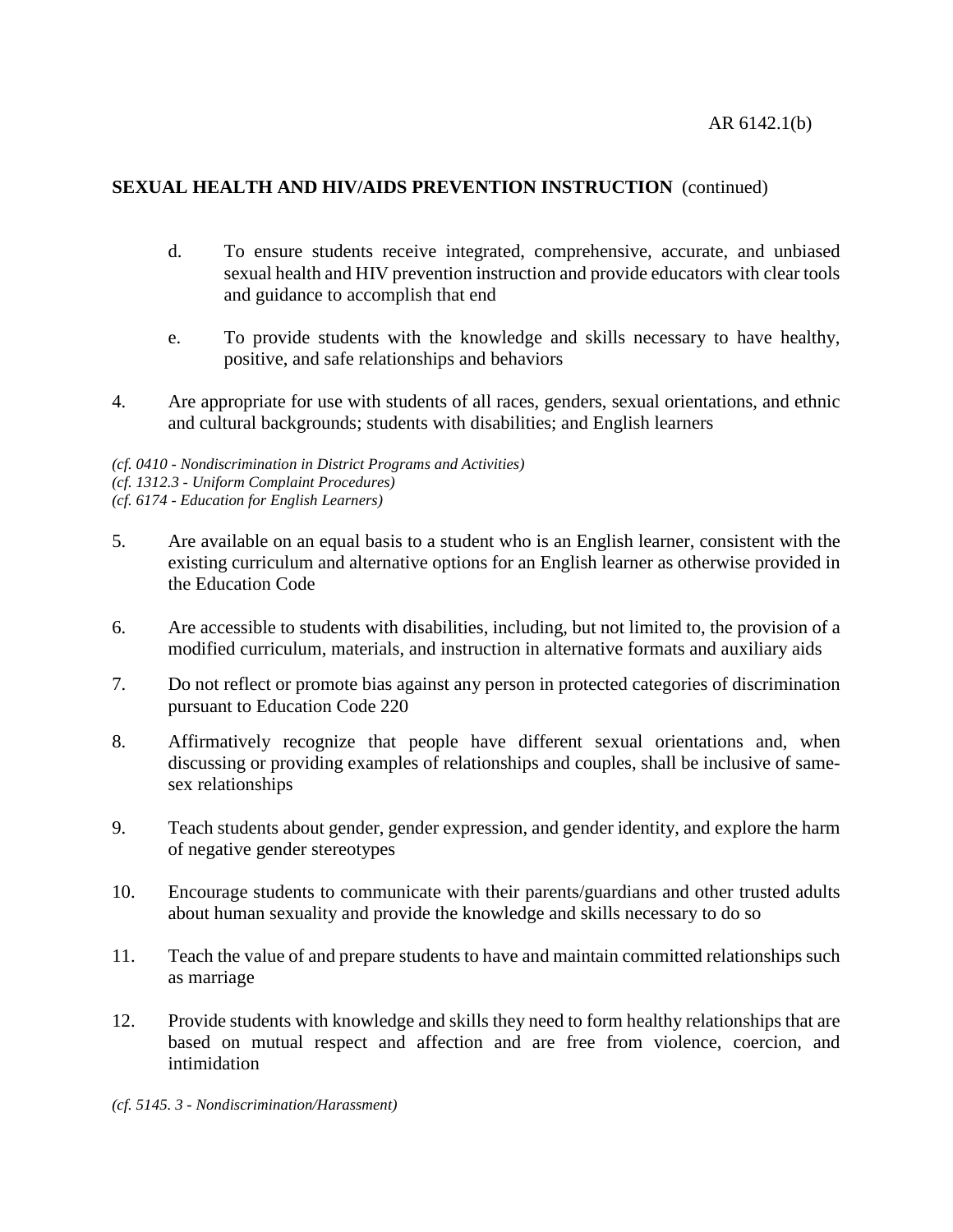- 13. Provide students with knowledge and skills for making and implementing healthy decisions about sexuality, including negotiation and refusal skills to assist students in overcoming peer pressure and using effective decision-making skills to avoid high-risk activities
- 14. Do not teach or promote religious doctrine

#### **Components of Sexual Health and HIV Prevention Education**

The district's comprehensive sexual health education and HIV prevention education for students in grades 7-12, in addition to complying with the criteria listed above in the section "General Criteria for Instruction and Materials," shall include all of the following: (Education Code 51934)

- 1. Information on the nature of HIV and other sexually transmitted infections and their effects on the human body
- 2. Information on the manner in which HIV and other sexually transmitted infections are and are not transmitted, including information on the relative risk of infection according to specific behaviors, including sexual behaviors and injection drug use
- 3. Information that abstinence from sexual activity and injection drug use is the only certain way to prevent HIV and other sexually transmitted infections, and that abstinence from sexual intercourse is the only certain way to prevent unintended pregnancy

The instruction shall provide information about the value of delaying sexual activity while also providing medically accurate information on other methods of preventing HIV and other sexually transmitted infections and pregnancy.

#### *(cf. 5141.25 - Availability of Condoms) (cf. 5146 - Married/Pregnant/Parenting Students)*

- 4. Information about the effectiveness and safety of all federal Food and Drug Administration (FDA) approved methods that prevent or reduce the risk of contracting HIV and other sexually transmitted infections, including use of antiretroviral medication, consistent with the Centers for Disease Control and Prevention
- 5. Information about the effectiveness and safety of reducing the risk of HIV transmission as a result of injection drug use by decreasing needle use and needle sharing

AR 6142.1(d)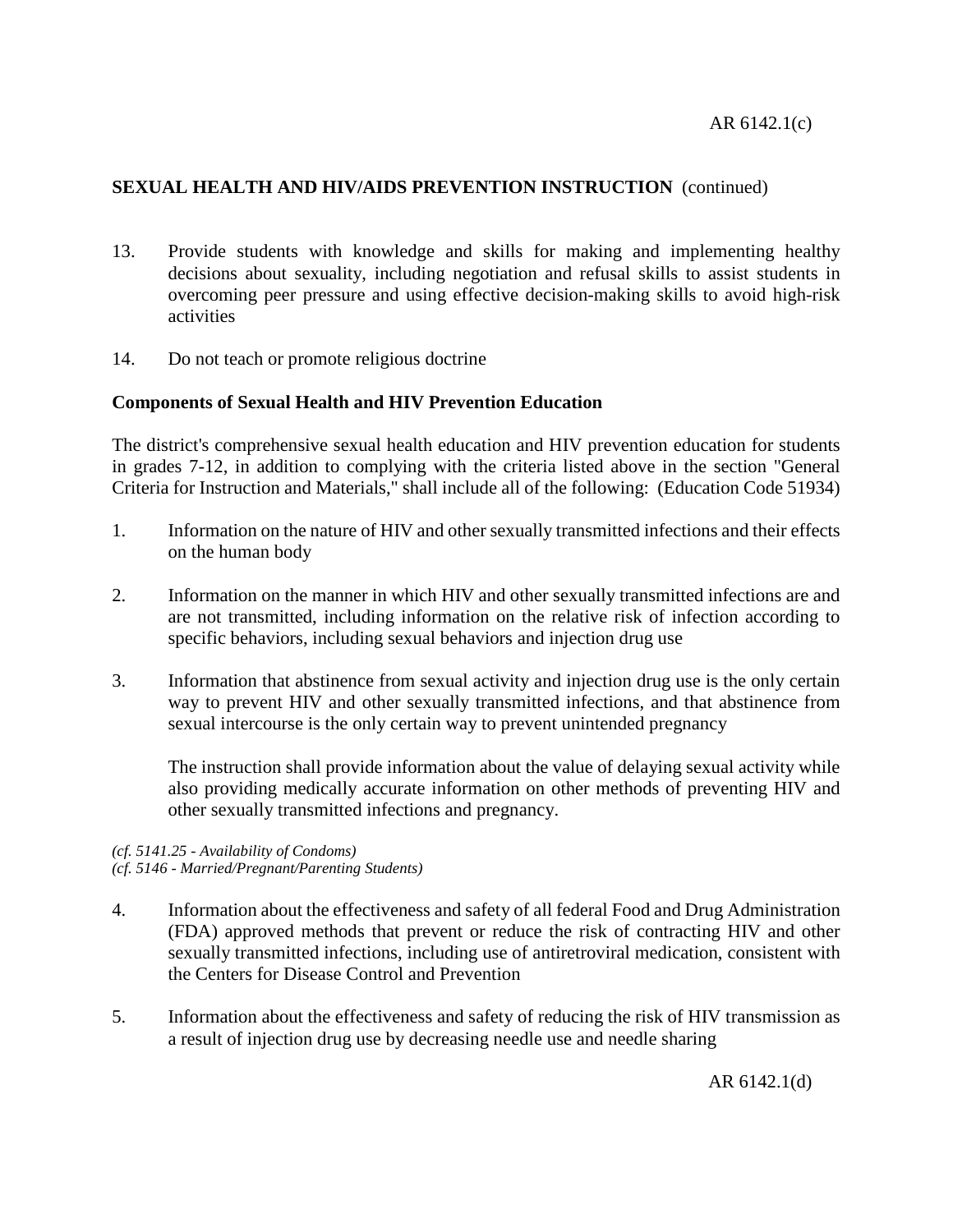- 6. Information about the treatment of HIV and other sexually transmitted infections, including how antiretroviral therapy can dramatically prolong the lives of many people living with HIV and reduce the likelihood of transmitting HIV to others
- 7. Discussion about social views on HIV and AIDS, including addressing unfounded stereotypes and myths regarding HIV and AIDS and people living with HIV

This instruction shall emphasize that successfully treated HIV-positive individuals have a normal life expectancy, all people are at some risk of contracting HIV, and that testing is the only way to know if one is HIV-positive

- 8. Information about local resources, how to access local resources, and students' legal rights to access local resources for sexual and reproductive health care such as testing and medical care for HIV and other sexually transmitted infections and pregnancy prevention and care, as well as local resources for assistance with sexual assault and intimate partner violence
- 9. Information about the effectiveness and safety of FDA-approved contraceptive methods in preventing pregnancy, including, but not limited to, emergency contraception. Instruction on pregnancy shall include an objective discussion of all legally available pregnancy outcomes, including, but not limited to:
	- a. Parenting, adoption, and abortion
	- b. Information on the law on surrendering physical custody of a minor child 72 hours of age or younger, pursuant to Health and Safety Code 1255.7 and Penal Code 271.5
	- c. The importance of prenatal care
- 10. Information about sexual harassment, sexual assault, adolescent relationship abuse, intimate partner violence, and sex trafficking

#### **Professional Development**

The district's comprehensive sexual health education and HIV prevention education shall be provided by instructors trained in the appropriate courses who are knowledgeable of the most recent medically accurate research on human sexuality, healthy relationships, pregnancy, and HIV and other sexually transmitted infections. (Education Code 51931, 51933, 51934)

The Superintendent/Principal or designee shall cooperatively plan and conduct in-service training for all personnel who provide HIV prevention education, through regional planning, joint powers agreements, or contract services. (Education Code 51935)

AR 6142.1(e)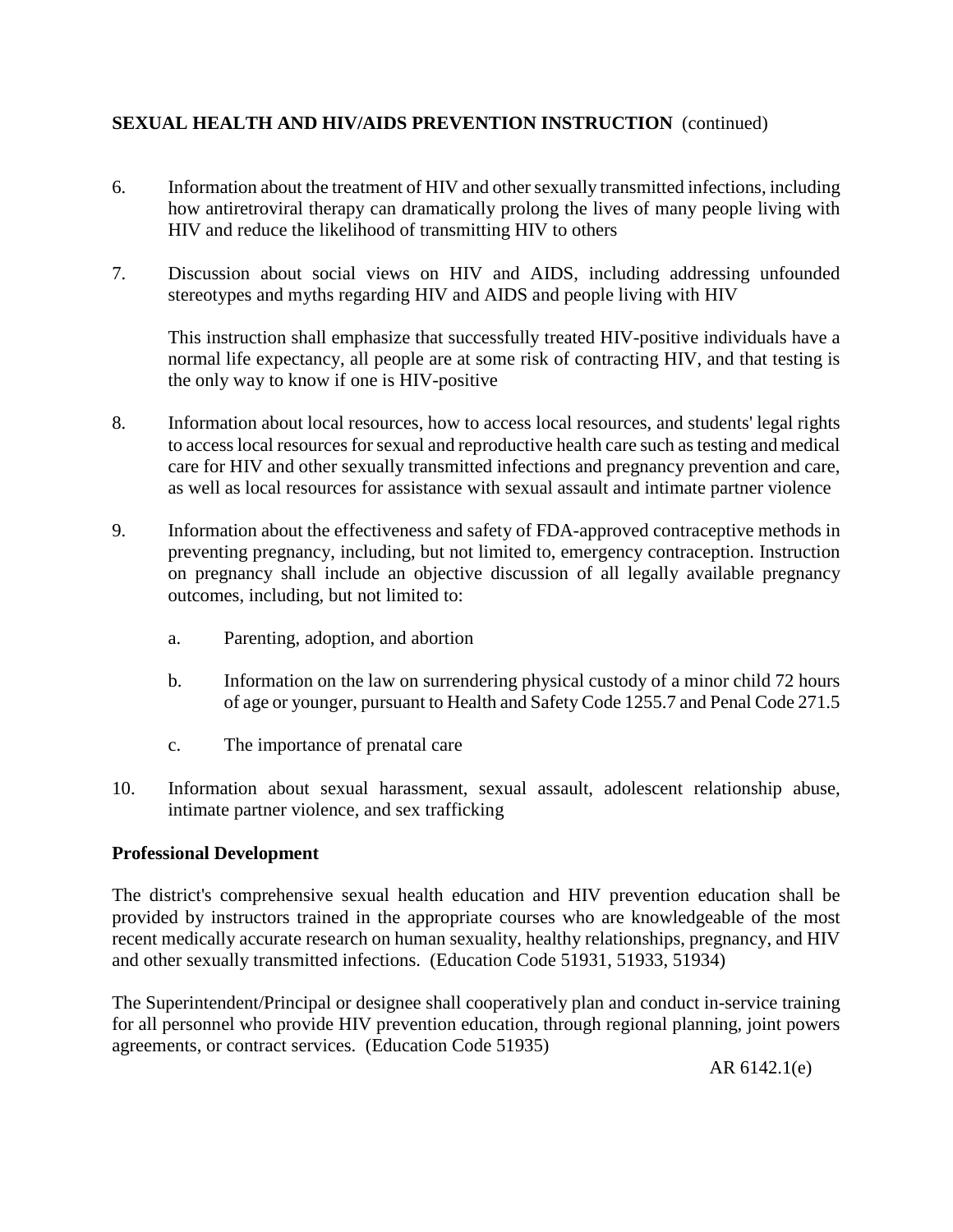#### *(cf. 4131 - Staff Development)*

In developing and providing in-service training, the Superintendent/Principal or designee shall cooperate and collaborate with the teachers who provide HIV prevention education and with the California Department of Education (CDE). (Education Code 51935)

The district shall periodically conduct in-service training to enable personnel to learn new developments in the scientific understanding of HIV. In-service training shall be voluntary for personnel who have demonstrated expertise or received in-service training from the CDE or Centers for Disease Control and Prevention. (Education Code 51935)

The Superintendent/Principal or designee may expand HIV in-service training to cover the topic of comprehensive sexual health education for district personnel teaching comprehensive sexual health education to learn new developments in the scientific understanding of sexual health. (Education Code 51935)

#### **Use of Consultants or Guest Speakers**

The Superintendent/Principal or designee may contract with outside consultants or guest speakers, including those who have developed multilingual curricula or curricula accessible to persons with disabilities, to deliver comprehensive sexual health and HIV prevention education or to provide training for district personnel. All outside consultants and guest speakers shall have expertise in comprehensive sexual health education and HIV prevention education and knowledge of the most recent medically accurate research on the relevant topic(s) covered in the instruction. The Superintendent/Principal or designee shall ensure that any instruction provided by an outside speaker or consultant complies with Board policy, administrative regulation, and Education Code 51930-51939. (Education Code 51933, 51934, 51936)

*(cf. 6145.8 - Assemblies and Special Events)*

# **Parent/Guardian Notification**

At the beginning of each school year or at the time of a student's enrollment, the Superintendent/Principal or designee shall notify parents/guardians about instruction in comprehensive sexual health education and HIV prevention education, as well as research on student health behaviors and risks, planned for the coming year. The notice shall advise parents/guardians: (Education Code 48980, 51938)

1. That written and audiovisual educational materials to be used in comprehensive sexual health and HIV prevention education are available for inspection